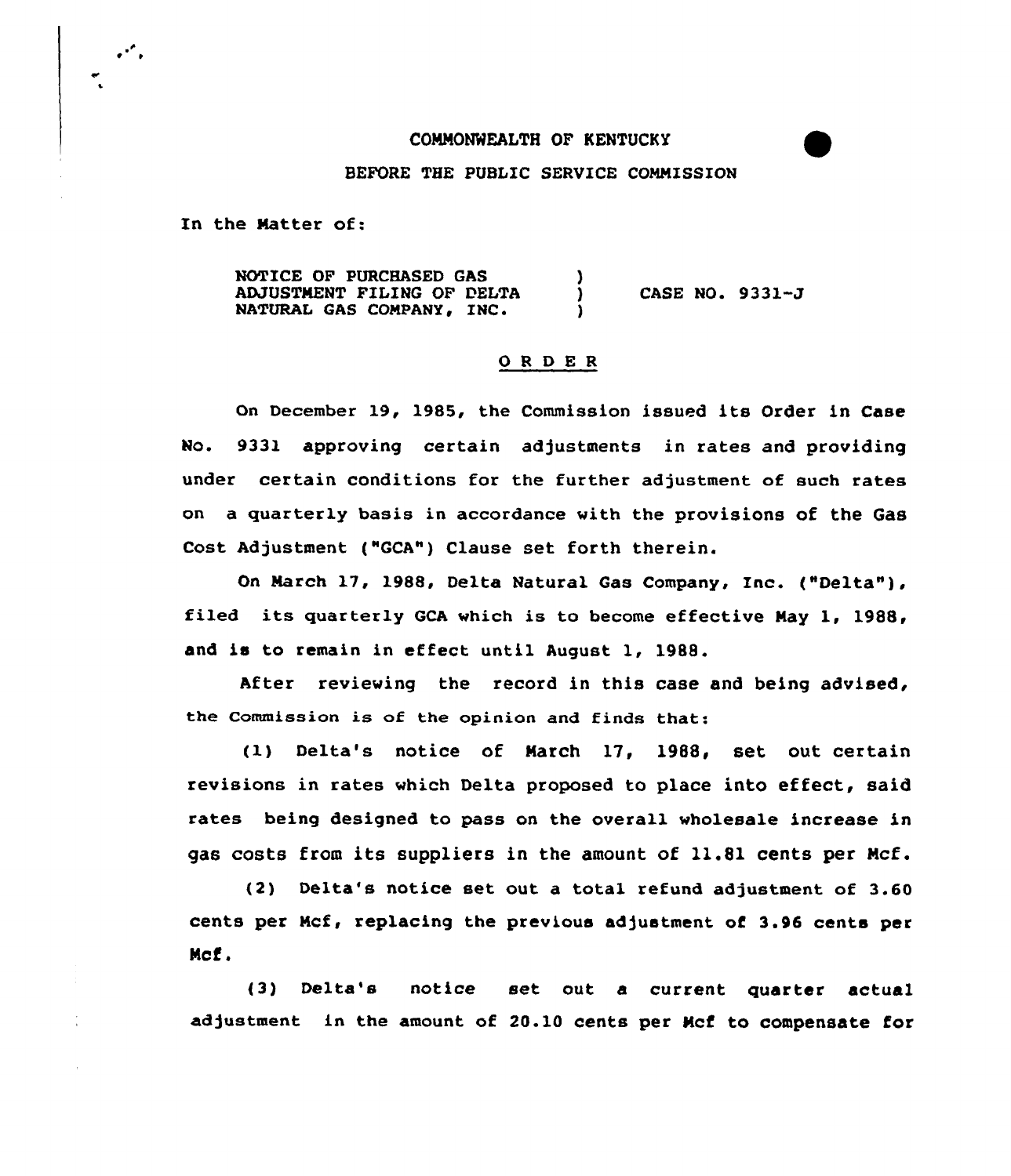previous under-recovery of gas cost by the company through the operation of its gas cost recovery procedure.

(4) Delta's notice set out a balance adjustment of 4.79 cents per Ncf to compensate for undercollections which occurred as a result of previous gas cost, refund, and balance adjustments.

(5) Delta proposed a gas cost recovery rate in the amount of \$2.7248 per Mcf. This is an increase of \$0.1163 per Mcf from the rate previously in effect. The increase represents the combined effect of the supplier increase, refund, actual, and balance adjustments.

(6) Delta's adjustment in rates contained in the Appendix to this Order under the GCA provisions approved by the Commission in its Order in Case No. 9331 dated December 19, 1985, is fair, just, and reasonable and should be approved to be effective with final meter readings on and after Nay 1, 1988.

(7) In Delta's filing dated Narch 17, 1988, Delta requested confidentiality for Schedules II, VI, and VII. Confidentiality should be granted for Schedules VI and VII; the Commission is still in the process of reviewing Delta's request concerning Schedule II. Schedule II will be accorded confidential treatment, along with Delta's producer contracts for which it has requested confidentiality in the past< until the Commission has completed its investigation and reached its decision.

(8) The Commission has recently been involved in investigations and proceedings concerning agency purchases of gas utilities for certain industrial customers. The Commission wishes to extend its review to the purchases and sales of Delta's

 $-2-$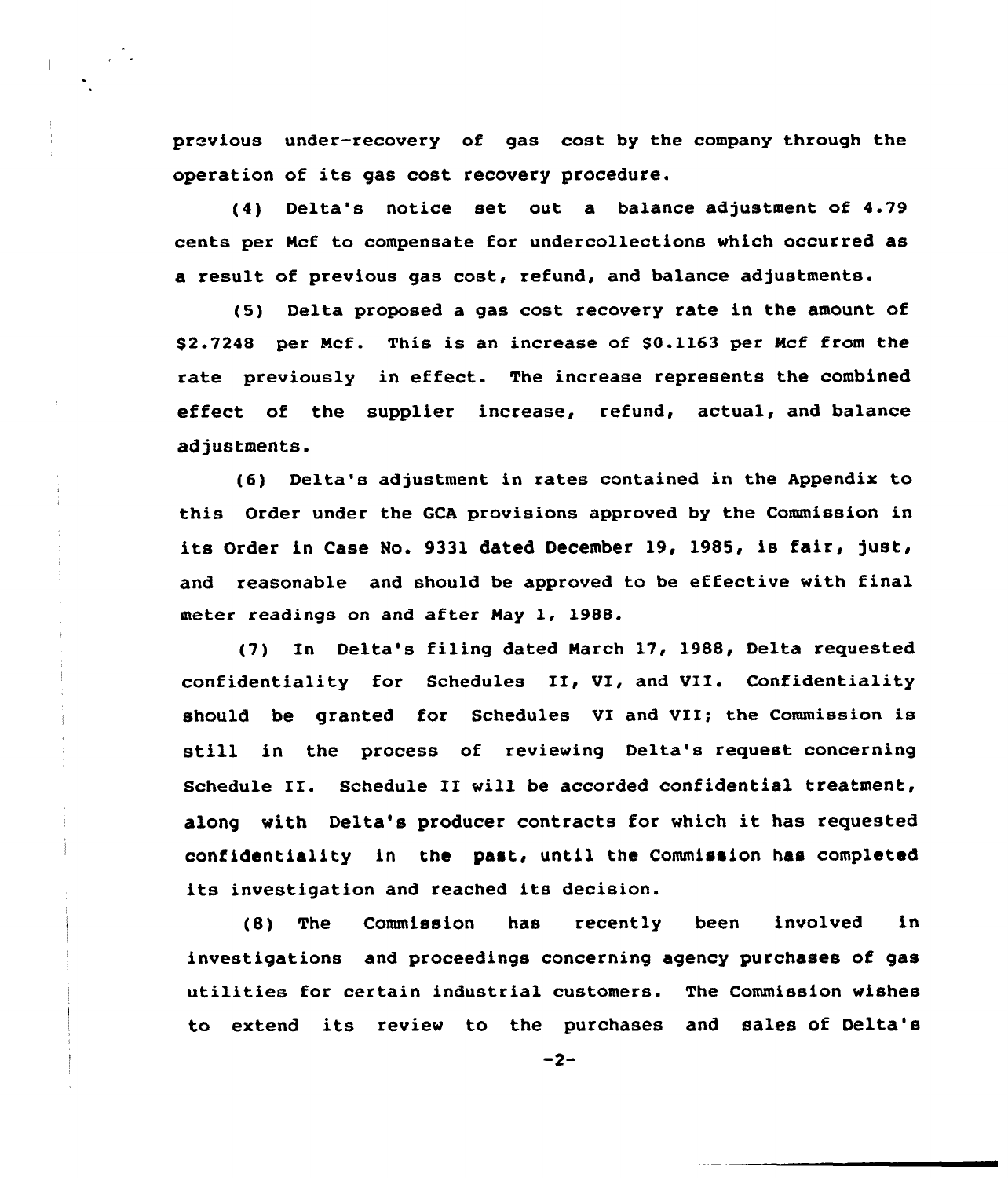subsidiaries. Therefore, Delta should supply the Commission with the following information:

1. The same information concerning purchases and sales for Enpro and Delgasco that Delta provided for Delta Resources in Schedule VX, pages 1 of <sup>3</sup> and <sup>3</sup> of <sup>3</sup> of its filing.

2. For the customers listed in Schedule VI, page <sup>3</sup> of <sup>3</sup> of Delta's filing, show how the price per customer is broken down (e.g. gas cost <sup>+</sup> transportation <sup>+</sup> markup). Is there any rule of thumb used for the markup per customer2

3. How do De1ta and its subsidiaries determine which gas volumes and prices will be targeted to Delta from the subsidiary supplier sources2

4. What would have been the effect on Delta's gas cost if only the cheapest volumes purchased by the subsidiaries were sold to Delta?

5. Have Delta's full requirements contracts with its pipeline suppliers been modified or renegotiated2 If so, in what way?

IT IS THEREFORE ORDERED that:

(1) The rates in the Appendix to this Order be and they hereby are authorized effective with final meter readings on and after Nay 1, 1988.

(2) The gas cost recovery rate shall be \$2.7248 per Mcf effective with final meter readings on and after May 1, 1988.

(3) within 30 days of the date of this Order, Delta shall file with this Commission its revised tariffs setting out the rates authorized herein.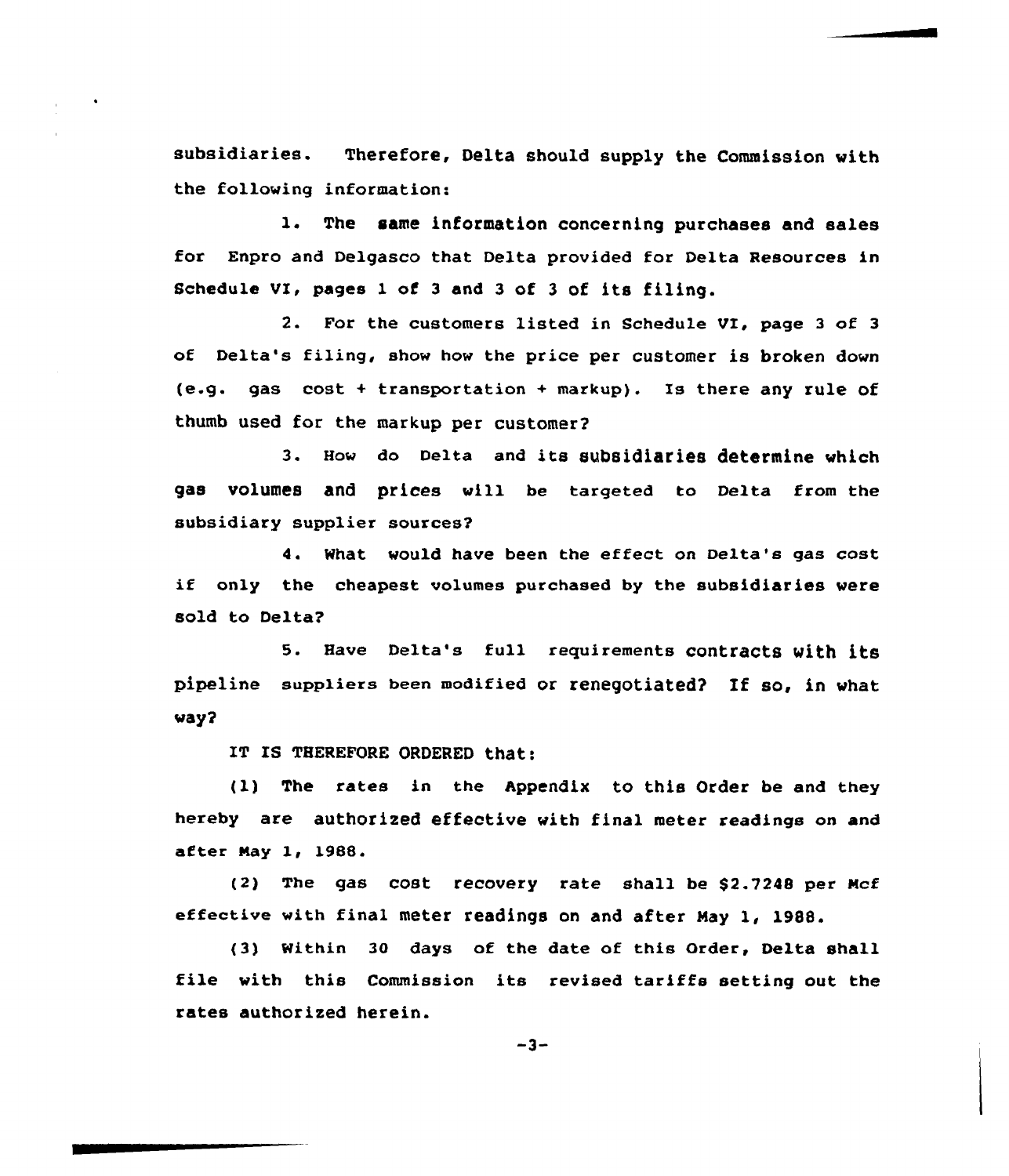(4) Delta's request for confidentiality is hereby granted for Schedules VI and VIZ of its GCA filing.

(5) Delta shall file the information requested herein within 20 days of the date of this Order.

Done at Frankfort, Kentucky, this 29th day of April, 1988.

# PUBLIC SERVICE COMMISSION

new f. silad.

Vice Chairman

Malle

hTTEST:

Executive Director